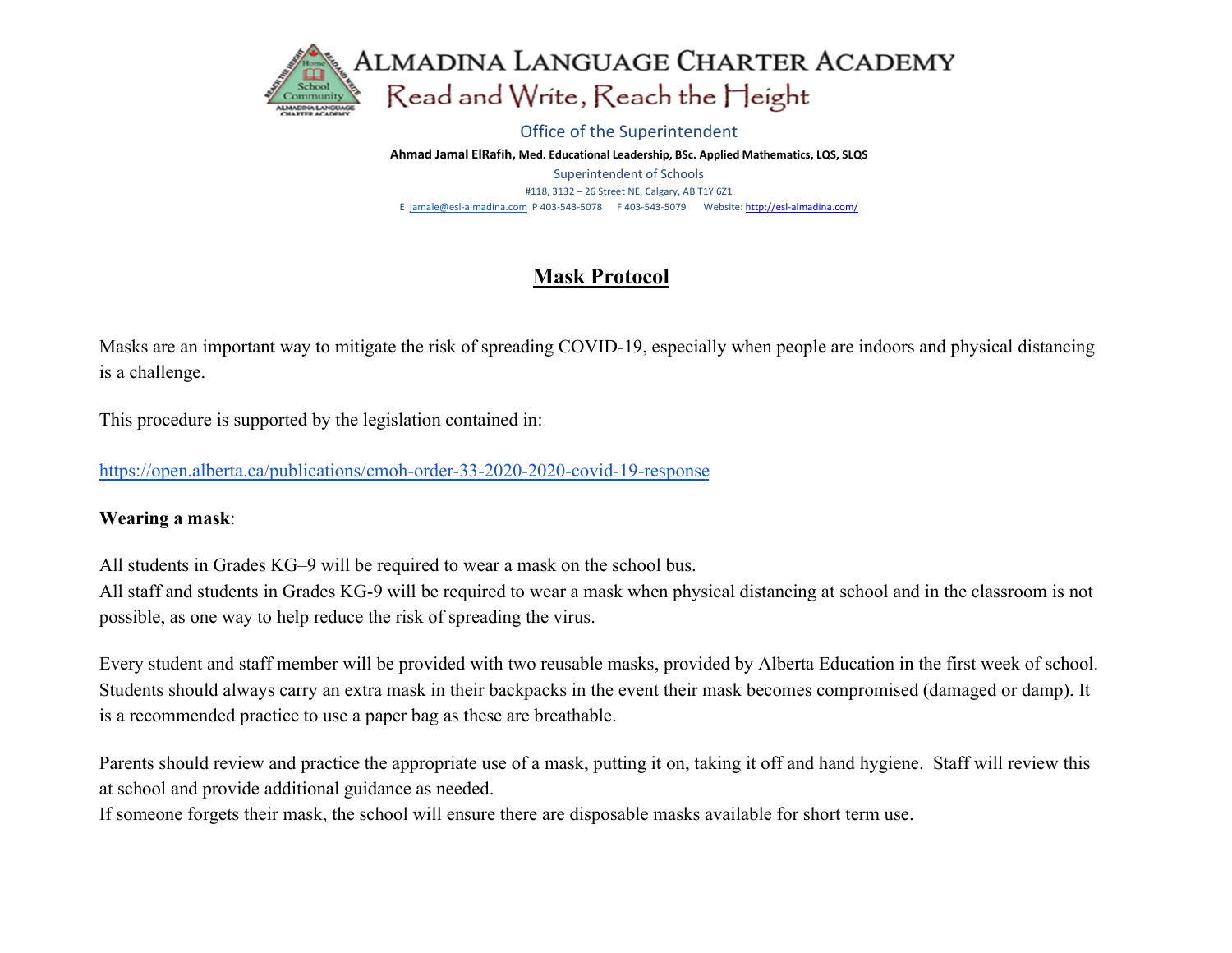## Mask implementation:

| Who has to wear a<br>mask?              | Almadina has extended the mandated A.H.S. guidelines to all staff and students in KG-Grade 9<br>including:<br>-On the school bus<br>-In shared areas of the school (halls, washrooms)<br>-whenever 2 m distancing cannot be observed<br>-contractors, including caretaking staff and I.T. team<br>-visitors (by appointment)<br>-service providers (W.E.P./S.L.P./O.T.)                                                                                                                                                                                                                                                                                                                                                                                                                                                       |
|-----------------------------------------|-------------------------------------------------------------------------------------------------------------------------------------------------------------------------------------------------------------------------------------------------------------------------------------------------------------------------------------------------------------------------------------------------------------------------------------------------------------------------------------------------------------------------------------------------------------------------------------------------------------------------------------------------------------------------------------------------------------------------------------------------------------------------------------------------------------------------------|
| When can a mask be<br>removed?          | -When 2 m distancing can be observed<br>-When a mask break is implemented with other safety measures in place<br>-While eating or drinking (other safety measures in place)<br>-When a cohort is at recess outside (observe 2 m distancing)<br>-Engaged in D.P.A. (observe 2 m distancing)                                                                                                                                                                                                                                                                                                                                                                                                                                                                                                                                    |
| <b>Exemptions for wearing</b><br>a mask | <b>Exemption Criteria</b><br>-Students who are unable to place, use, or remove a non-medical face mask (due to age,<br>developmental or physical reasons).<br>-Medical condition or disability (mental or physical) Ex. Severe anxiety, PTSD, severe breathing<br>difficulties<br>-Students who cannot wear a mask for any grounds protected under the Alberta Human Rights Act<br>(e.g. religious grounds)<br>Decision-Maker:<br>Principal<br>The principal may document request for accommodation/exemption<br>Principal and parent sign off on this request<br>If a medical note is provided it will be placed on the Student Health Plan<br>Partial Exemption - Accommodations may be suggested such as:<br>*Student can wear the mask for some periods; requires more frequent and/or longer periods of non-<br>mask use |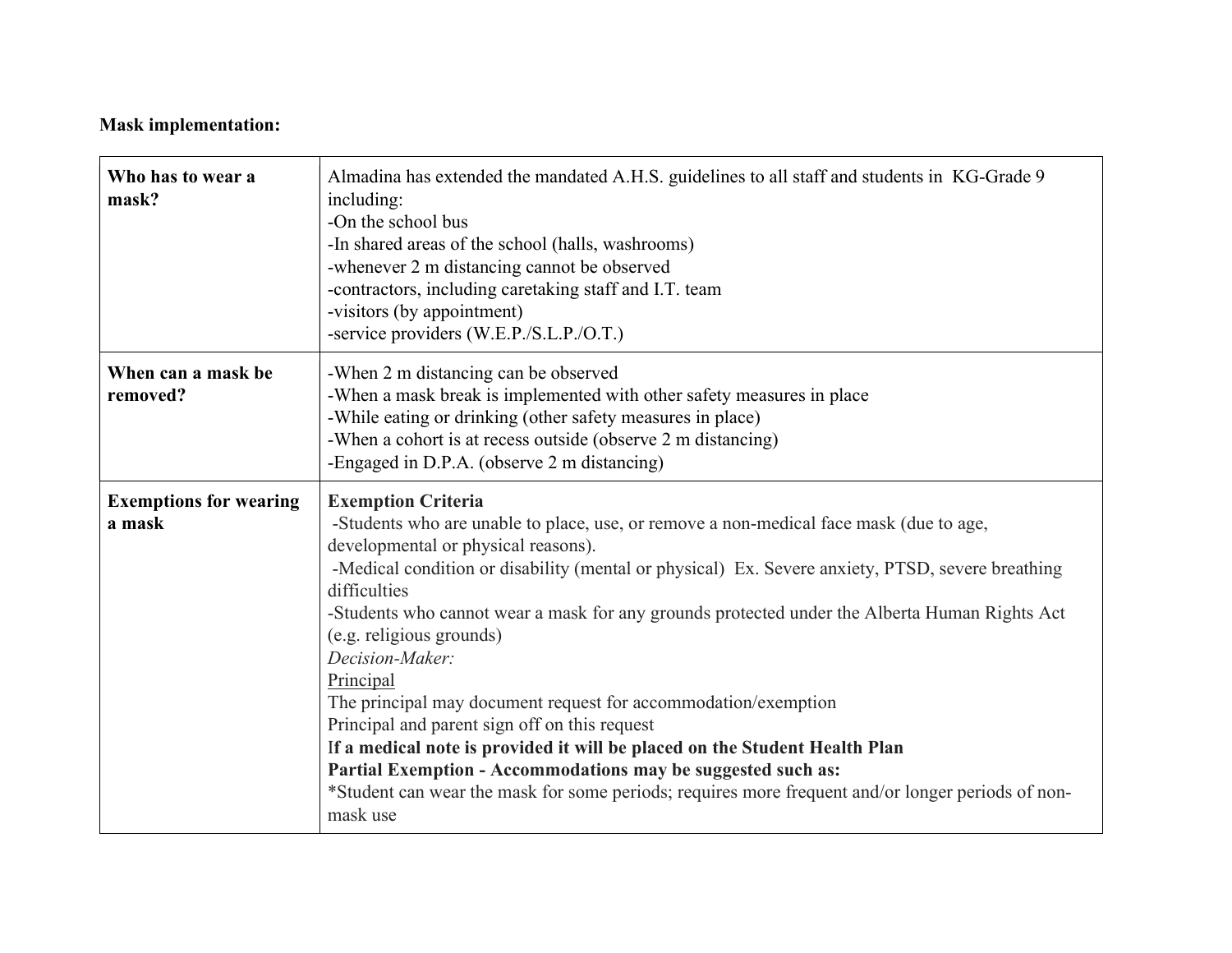|                                      | *Student can wear it in hallways, buses, bathrooms and other shared spaces but can remove it in class<br>and student can be physically distanced further away from other students<br>* Other protective measures have been amplified and used<br>e.g. barrier; like desk shields<br>*Use of face shields<br>*Consider the configuration of room so students can physically distance and participate fully in<br>learning and classroom activities<br>*Cohorting and physical distancing<br>*Consider the composition of class, other measures such as desk shields for all students<br>*Increase hand hygiene and other measures in the classroom |
|--------------------------------------|---------------------------------------------------------------------------------------------------------------------------------------------------------------------------------------------------------------------------------------------------------------------------------------------------------------------------------------------------------------------------------------------------------------------------------------------------------------------------------------------------------------------------------------------------------------------------------------------------------------------------------------------------|
| How often should masks<br>be cleaned | Masks should be sanitized on a daily basis.                                                                                                                                                                                                                                                                                                                                                                                                                                                                                                                                                                                                       |

Mask breaks will be scheduled by staff when physical distancing can be observed or when outside and other risk mitigation strategies are in place.

## Mask breaks:

## Staff and students should review how to include a mask break (physical distancing is in place)

#### Short term mask break or mask storage:

- Both sides of the mask are contaminated.
- The inside is contaminated by the wearer.
- The outside facing of the mask is contaminated by everyone else.

## Anyone taking a short term mask break should:

- 1. Use hand hygiene (sanitize)
- 2. ONLY use the ear loops to handle the mask, never touch the front of the mask, if you do, you must complete hand hygiene again
- 3. Put the mask (outside facing down) on a paper towel. The outside facing part of the mask is highly contaminated so whatever it touches can potentially become contaminated.

## Longer term mask break and storage of mask in a paper bag: